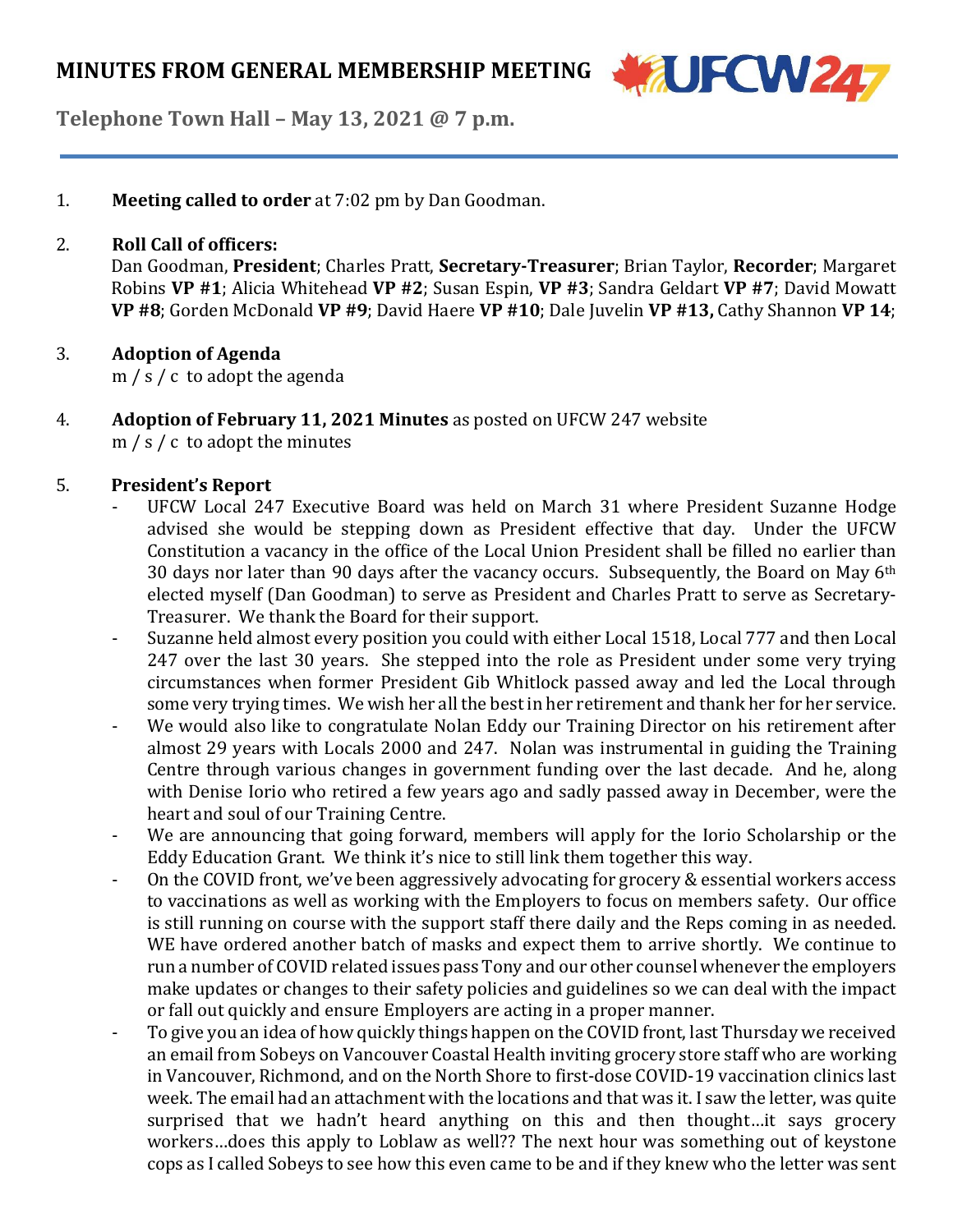to. They believed Vancouver Coastal Health had reached out to them but wasn't really sure and had no idea what other retailers may have been given the same opportunity. I spoke to Cathy and Charles to see if they had heard anything…nope. We tried to find any kind of reference online...there was nothing. We called Loblaw to see if they were a part of this and they had absolutely no idea what I was talking about. Subsequently they called me back an hour later saying, yes it applied to Loblaw members in those areas as well, but that Labour Relations had been left out of the communications loop. This makes it extremely challenging to get accurate information out to the members when everyone is contradicting each other.

- A few staffing changes… with Charles assuming the Secretary-Treasurer position, I've promoted Cathy Shannon to Assistant to the President role. Cathy has been our point person on Sobeys' matters for the last while and will continue to do that along with expanding her horizons into other areas. We have previously talked about how COVID had impacted our ability to offer in person training and we aren't sure if or when those opportunities will return. Therefore we have been looking at expanding Ximena's role and I'm happy to announce that she is taking on the new position of Training & Engagement Coordinator. She will continue to oversee the Steward & Member training, while also assistant with the website, newsletter, social media present and special projects, such as survey development.
- COVID has changed the way we communicate with members and we need to stay current. She's been putting more information out via Instagram & Facebook as well as looking at other options for us to connect with members. She's currently developing a members' survey we hope to release this summer to get our members opinions on a wide range of topics such as different modes of servicing, how they get their Union information, topics they would like to see from the Training Centre, etc.
- I'll start with a few updates concerning Sobeys. On April 29, 2021, the Labour Board dismissed Sobeys' appeal of the FOS award and confirmed the decision of arbitrator John Hall. We've talked about this before but just to remind you, in issuing his decision, Arbitrator Hall found that Sobeys offer on whether it could introduce third party kiosks in Local 247 jurisdiction was permissible, but only if it did not impact jobs or work of Local 247 members. This was a huge issue for us and the Company quickly appealed the award felling Mr. Hall had incorrectly relied on "assurances provided by the Employer's counsel during the hearing" when the Employer Counsel stated that any introduction of a kiosk will not replace the work of the bargaining unit. Our Chief Counsel, Tony Glavin, who argued our case was confident we would be successful in the appeal process and although the Company could ask for reconsideration, he thinks it unlikely.
- Last Friday we held our first Joint Labour Management or JLM meeting with the Sobeys. They reached out to us earlier this year stating that their plan was to reintroduce this type of meeting with all the Unions they dealt with and asked if we were interested. It was conducted via Zoom and our four Safeway E-Board members participated along with our staff reps that deal with the Company. The Company shared a business update that included information on market share, capital investments, store remodels, Voila by Safeway (In-Store Fulfillment curbside pick up initiative) meat, seafood, deli/HMR operations and future plans as well as the Company's ongoing response to Covid-19. The Company shared an HR update that included information on People Portal/Employee Central, Diversity, Inclusion and Equity initiatives as well as the Employee Experience Survey. Finally the Company provided details on its mental wellbeing initiatives including its new pilot of the "Togetherall" platform. The idea going forward is to continue have these meetings at least annually to foster collaboration between the groups.
- You may have seen the notices regarding the deal we had reached to return stores to Appendix A in three waves. The first group of stores was returned last week and Wave 2, which is effective July 4, will see five more stores moves from Appendix B to Appendix A. Store 4946 (Terrace), 4936 (Shaughnessy), Store 4913 (Kensington), Store 4911 (Burnaby Heights), Store 4909 (Caufield). The last ten store will move September 5th. Members in these stores had or will have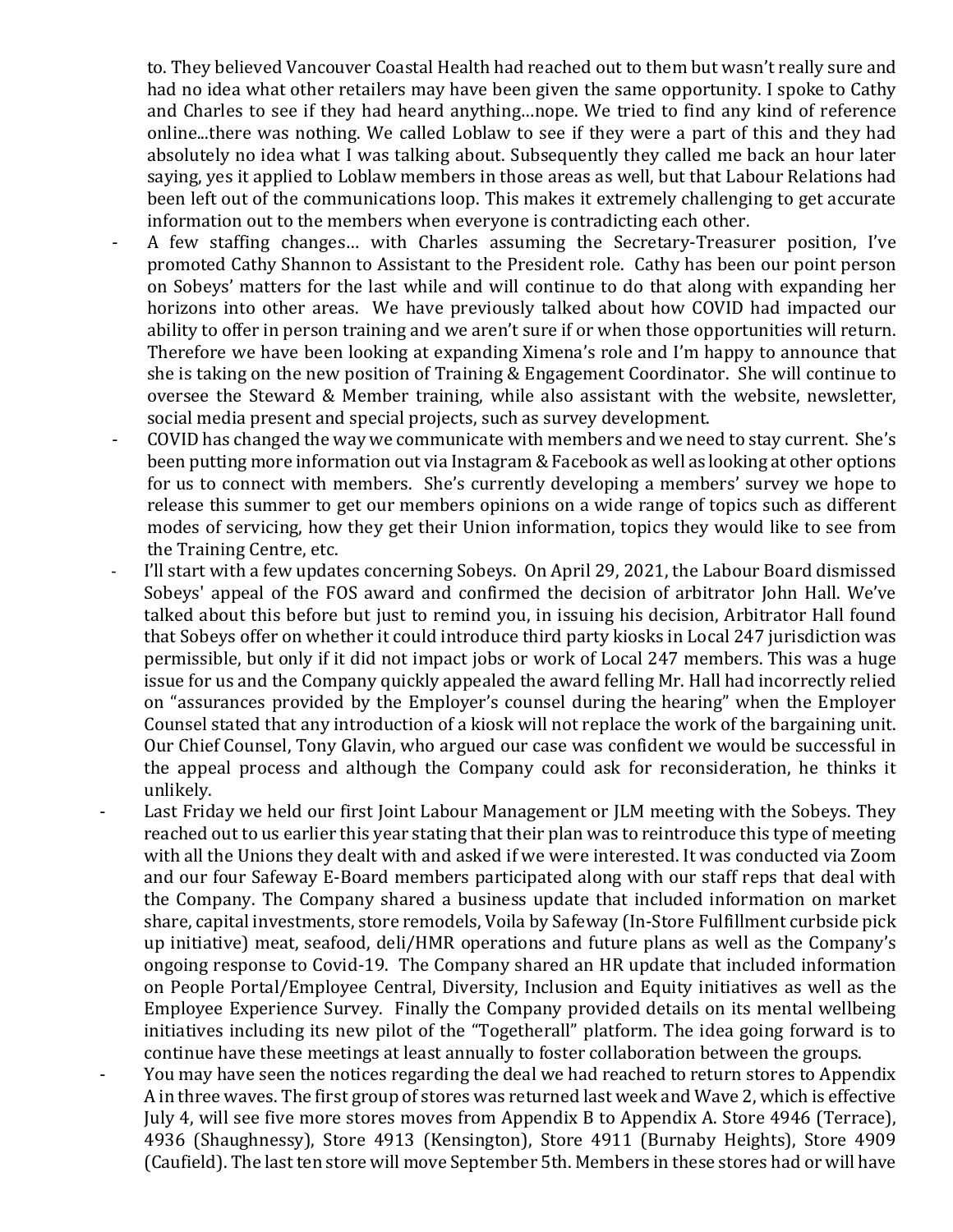their ATO reinstated, the return of the Grid A part time rates of pay and a return to full production clerk benefit contributions.

- We also announced that we are partnering with Sobeys on a Meat Cutter Training Program. As a result of 10 senior meat cutters receiving the severance/buyout via the FOS Award, there is a shortage of trained cutters. We have had numerous discussions with the Company over the years on developing a program to address the specific skill set required through in store training. Union Representative Bruce Jackson will be meeting with the Company in the next few weeks to get things rolling and we hope to involve some current meat cutters as well. The hope is to do an initial training of five members by this September.
- Early next month we will be serving notice to bargain on the Company for the Safeway Extra stores. The agreements all expire around the end of the year so we need to start preparations.
- Cathy reports on a pay scale issue with Sobeys'. It came about when one of our members reached out to the Union to inquire about her wages and scale increase. This issue came up after she asked the Company about her hours increase and they told her she needed to work over 11,000 hours before she received her next increase on the wage scale. After January 1<sup>st</sup> this year, when employees earning less than \$20 per hour were reset on the wage scale at step 23, they were then assigned the corresponding hours they worked. We immediately started to investigate the issue and found none of our members since January 1st have received a wage increase according to the hours they've worked since then. We contacted the Labour Relations Department right away and they are working on that payroll issue for our members now.
- We continued our negotiations with FG Deli, two days ago, with the assistance of a mediator. I'm happy to report that we reached a tentative agreement that we will be taking back to the members that will be unanimously recommended by our committee. The mediator, Mark Atkinson, was extremely helpful in getting us to the finish line.
- The CLC Convention will be held virtually from June 16 to 18 & replaces the cancelled convention from last year. It was one of a number of Conventions last year that was postponed and had to be rescheduled. There will be elections and as I previously mentioned, Beatrice Bruske, Local 832's Secretary-Treasurer will be running for President, as part of the team UNITE group.

m / s / c to adopt the President's report as read

## 6. **Audited Financial Statement**

The 2020 Audited financial statements was read. m / s / c to adopt the 2020 Audited financial statements as read.

# 7. **Secretary-Treasurer's Report**

- Current Superstore & Distribution Centres expires on August 1 2021, and notice was given to the Employer advising them of our intent to commence bargaining on April 16 2021. We have secured initial bargaining dates of July 26 to 30<sup>th</sup> for the retail side; and are working on dates for the Distribution side. Dan & Charles will be chairing the Retail negotiations and Dean Patriquin, Director of Bargaining will be the spokesperson for the DC side.
- In preparation for bargaining, we have posted an online proposed survey for members to complete. Our website homepage contains a link for the Retail and DC. There'll also be a link on our Social media. Additionally, we'll be emailing our Real Canadian Superstore and Distribution Centres members advising them of the upcoming bargaining and providing a link to the surveys. It's important for us to have an up-to-date email address for all members that's one of the primary ways we can inform members in real time. When visiting our website, a popup requesting this information will be found.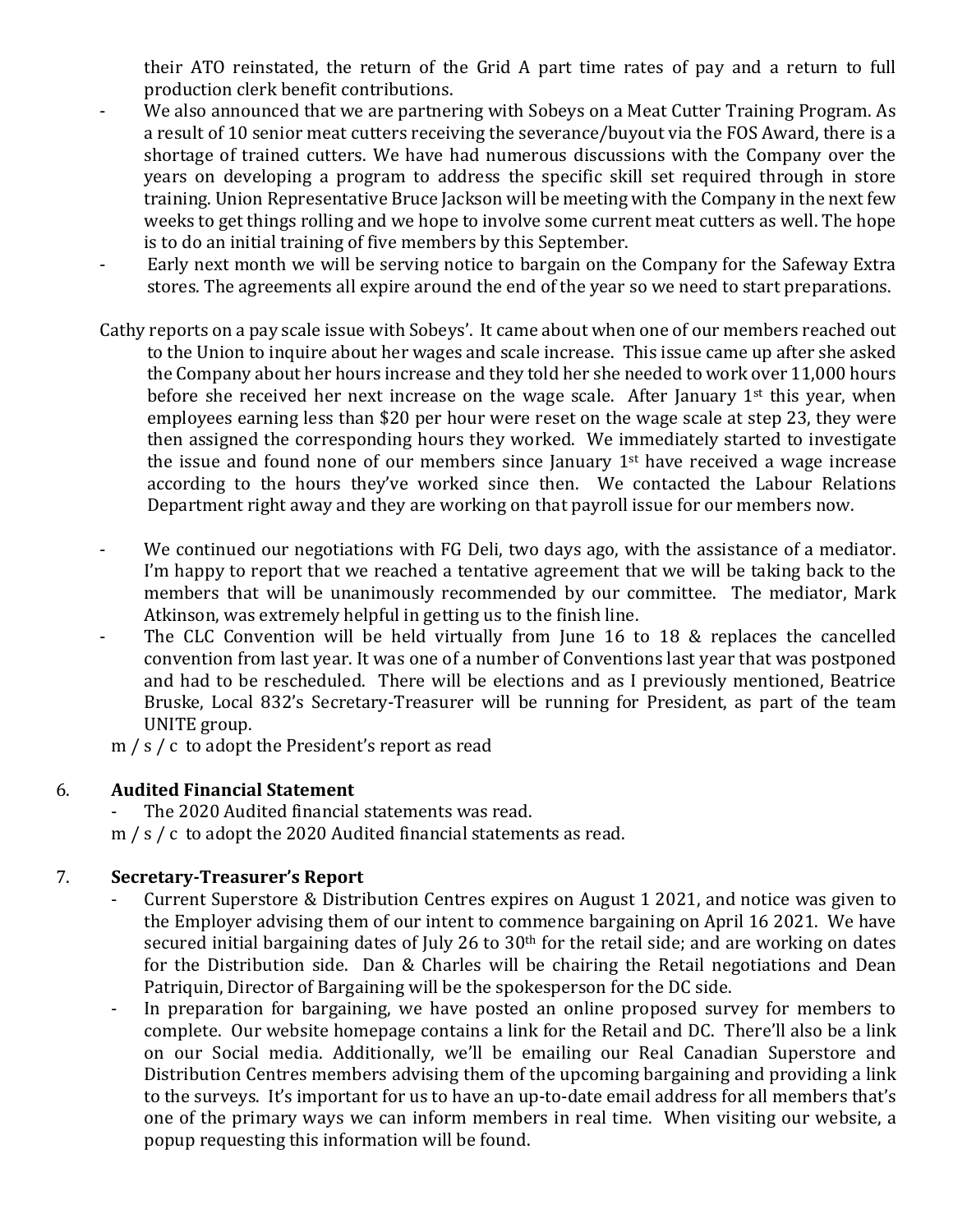- We anticipate being able to bargain in person, as long as COVID regulations & guidelines allow it.
- Loblaw recently made announcements on a number of COVID related programs specific to financial incentives for members. They are providing 3 hours paid sick leave for the purpose of taking COVID vaccine if the appointment falls during scheduled shifts. This is consistent with the recent changes to the Employment Standards Act in BC. Loblaw will also be providing a one-time lump sum bonus of \$175 for full-time employees & pro-rated for part-time employees based on the average hours worked.
- There will be multiple 20% staff discount days scheduled in the coming months. Loblaw has also extended the Payroll Protection Plan to allow for multiple access to compensation where medically required. The current plan only covered a single incident. An example of this may be if you are required to self-isolate due to a possible exposure and at a later point contract COVID unrelated to the first incident.
- We feel underwhelmed by Loblaw's level of generosity. Canada wide sales in Loblaw grocery stores are up. Same store sales in 2020 were up an average of 8.6% according to their 2020 financial report, with revenues up 9.7%. Loblaw did face some increased costs during this period due to increased expenditures on COVID related safety initiatives & security, and the increased cost in upswing and customers utilizing the PCX services. Both Corporate stock dividends and executive bonuses have increased during the pandemic.
- Loblaw has been under increasing pressure to step up their game & return to paying a Pandemic Premium from Unions, workers, customers, social media & some news broadcasters. As a Local, we continue to push the Employer to reinstate the Pandemic Premium and that pressure will continue at the bargaining table.

m / s /c to adopt the Secretary-Treasurer's report as read.

## 8. **Bargaining Report**

- We have begun bargaining with Indigo/Chapters in February. After many sessions, we are still working our way through non-monetary language. This is a first agreement, so every article is right from the start. Seniority, one of the most important issues in a Unionized workplace, is something new to this employer, and they will have to get used to having seniority as a guideline to follow for scheduling. We have several dates in the following weeks scheduled.
- Notices to bargain were sent out to YIG Eldo's in Fernie and YIG Cain's in Kamloops. We are waiting for the Company to agree on dates for both locations.

## 9. **Education & Training Report**

- Our Training Centre is currently offering a Food Handler Certification course, completely online & free to all our members. Registered participants have 30 days to complete the course, which requires 6 to 8 hours of your time.
- WebCampus offers a wide variety of online courses available to all members and their families where learning can take place any day of the week and from any device connected to the internet. Some of the most popular courses this season continue to be mental health related. Included in this mental heath series is a 15-minute check-in module that members can access anytime they may be feeling anxious, sad, worried or irritable.
- Members from the Okanagan & Kootenay regions recently participated in a 1-day introduction to stewardship course. We have also booked a virtual Mental Health First Aid course for the end of May. This course will help Stewards provide initial support to someone who may be experiencing a mental health crisis. It teaches mental health first aid skills but does not train them to be therapists, counselors, or mental health professionals. With this training, a steward in the workplace may recognize the signs of a mental crisis and follow appropriate steps to help reduce possible harm. Just like physical first aid is administered to an injured person before